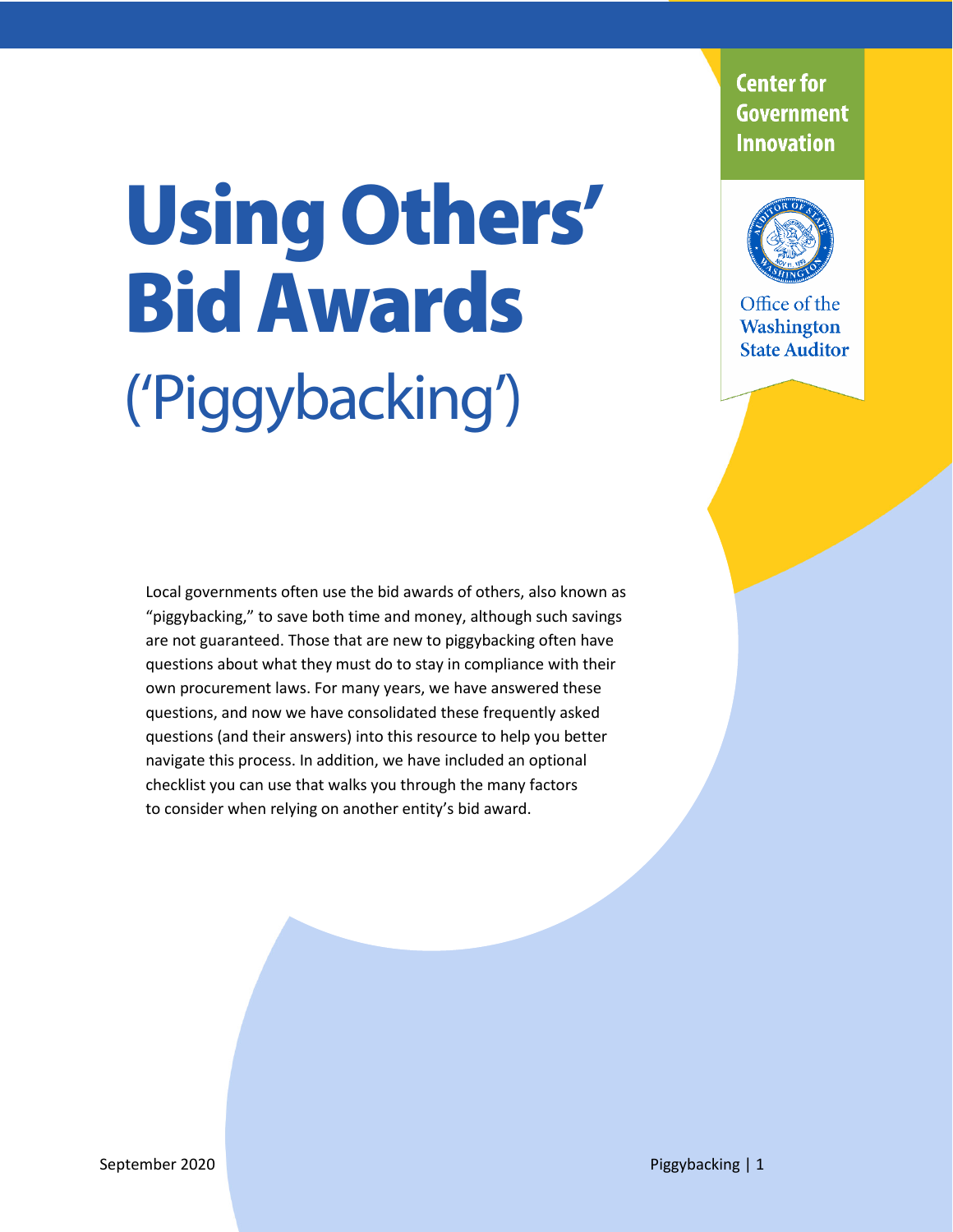# **What is piggybacking?**

In a piggybacking arrangement, one entity (the awarding entity) procures goods or services in a competitive environment and then extends the pricing to other entities (participating governments). This might benefit the awarding entity, allowing it to obtain better pricing due to the economies of scale achieved by including the buying power of others. In addition, those participating in the contract could benefit by obtaining better pricing and avoiding the time and resources it takes to conduct the public bidding process.

# **What Washington laws govern the use of piggybacking?**

Washington law allows this alternative to a competitive bidding process, provided the applicable requirements in [RCW 39.34.030](https://apps.leg.wa.gov/rcw/default.aspx?cite=39.34.030) are satisfied.

Each government should check its local policy to determine if it allows this option, as well as evaluate the optimal form of procurement for the goods or services sought.

For participating governments, this procurement method might have its advantages. For example, it might save you some time and allow you to obtain better pricing, but it does not guarantee a lower price or a suitable quality item. It can have its drawbacks, too: For example, the advertisement of the procurement might not have been done in your local area.

Further discussion of whether this type of procurement is preferable to other methods is outside the scope of this document.

# **Can a local government use another's bid award for a public work project?**

Yes, provided the applicable requirements are met. However, we recommend exercising due care in this area. For a local government to piggyback, the project of the awarding entity and the project of the participating government must be essentially the same. Specifically, the awarding entity and the government later relying upon the bid should each have the same project plans and specifications. The only differences should be the quantities purchased. For example, in the case of a roofing contract, if the awarding entity procured a metal roof, then those participating would also have to procure the same metal roof with no changes in scope, such as adding a gutter system that was not part of the original bid. The only difference in the projects would be the amount of the metal roofing purchased. Governments should ensure the labor paid is consistent with the labor price (in the bid) after compensating for any changes in roof size or differences in prevailing wage rates that might vary by region.

Governments should ensure they keep adequate documentation to address the items above and support using another's bid award for public works. This documentation needs to include the project specifications to demonstrate the projects were essentially the same.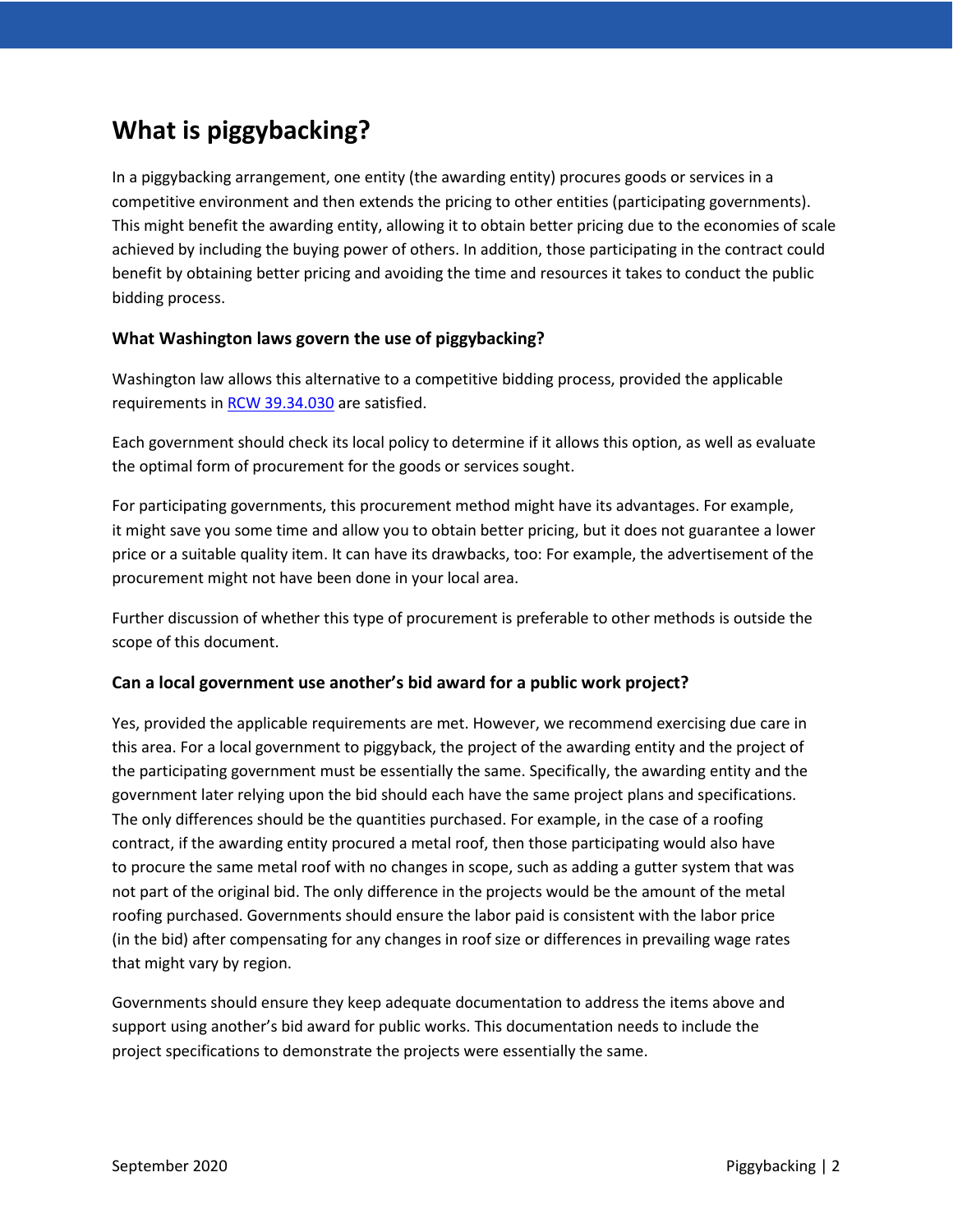## **What are the responsibilities of the awarding entity?**

The awarding entity must (in accordance with [RCW 39.34.030\(5\(b\)\)\)](https://apps.leg.wa.gov/rcw/default.aspx?cite=39.34.030):

- Comply with its own bid requirements
- Advertise in accordance with its own statutory requirements. If these requirements are satisfied, the advertising requirements for other participating governments are also satisfied even if they differ from those of the awarding entity.
- Post the bid or solicitation notice on its website or provide an access link on the state's web portal to the notice
- Ensure that its request for bids and final contract allows for the eventual contract to be used by more than one local government. This obligates the vendor to provide its product or service to other participating governments at the same price and terms.

# **What are the responsibilities of the participating governments?**

The local government must ensure it complies with its own policies and procedures. In addition, a local government that desires to rely on another's procurement and bid award process must:

## *Step 1: Read the awarding entity's contract.*

The local government should confirm that the awarding entity's contract with its vendor has not expired and will be open and active for the period desired. Also, the local government should ensure the original solicitation and resulting contract specifically allows for others to use it post-award (this may be referred to as an *assignability clause*). This is important because the bid process needs to fairly describe the scope, which could affect those that might choose to bid and the pricing offered. Also, note that the awarding entity must have conducted the actual procurement process (it cannot already be a participating government relying on the bid award of another).

There are other reasons to read the contract as well, such as to gain a complete understanding of the specifications or deliverables and other contract terms that might affect your decision to move forward.

*Step 2: Evaluate whether the awarding entity qualifies as a public agency and meets the criteria described below, which allows for more flexibility in being able to use the award. If the awarding entity does not qualify as a public agency and meet this criteria, proceed to Step 3 and make sure it complies with your bid requirements – which may be more restrictive and could preclude you from using the award.*

State law was recently amended to allow any public agency to use the bid of another public agency for its own purposes so long as the awarding public agency met its own bid law requirements (as opposed to also having to meet the participating government's bidding requirements). This change took effect July 28, 2019 [\(RCW 39.34.030\)](https://apps.leg.wa.gov/rcw/default.aspx?cite=39.34.030).

The local government must ensure the awarding entity meets the statute's definition of a public agency. Under [RCW 39.34.020,](https://app.leg.wa.gov/RCW/default.aspx?cite=39.34.020) "public agency" means any agency, political subdivision, or unit of local government of this state including, but not limited to, municipal corporations, quasi-municipal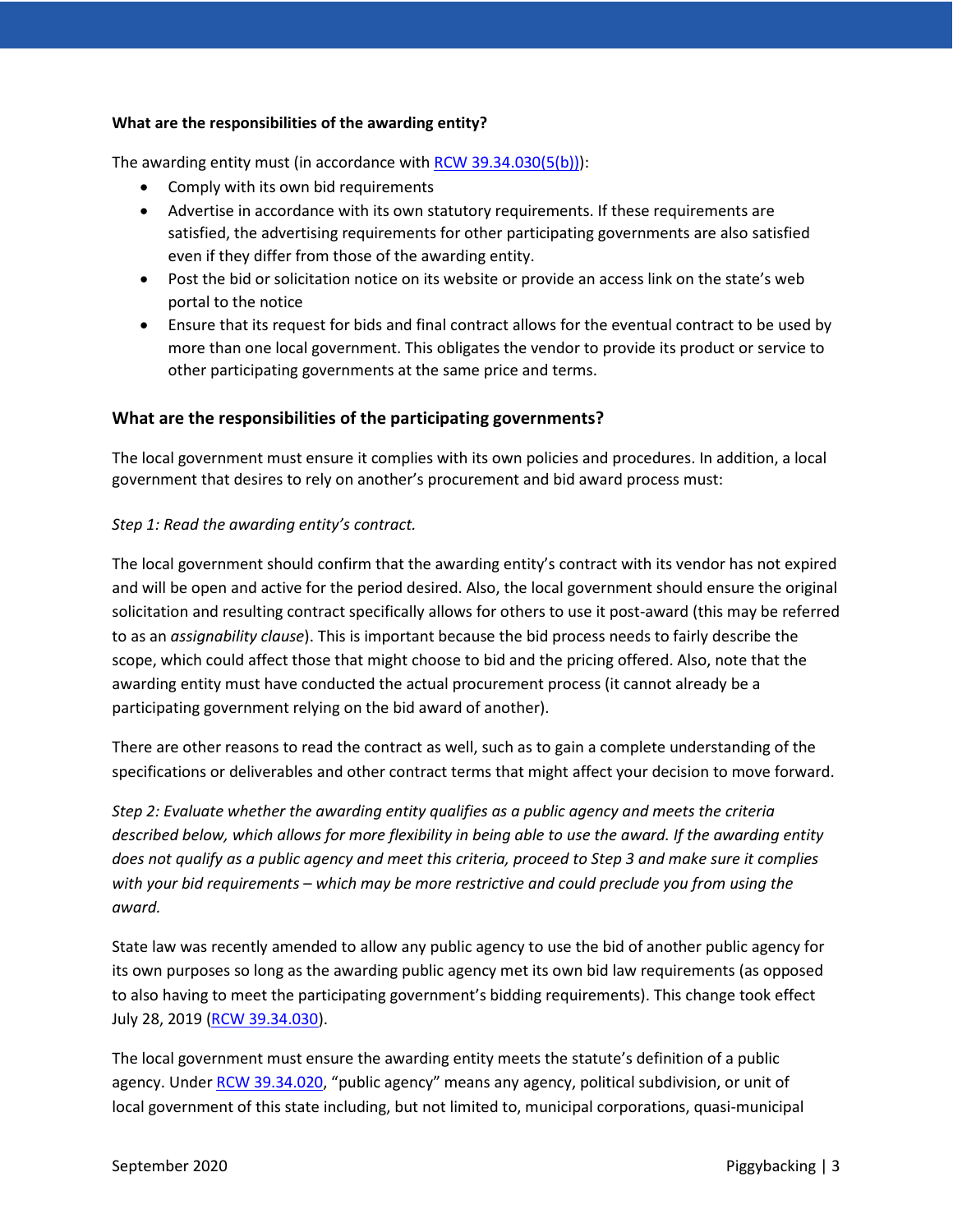corporations, special-purpose districts, and local service districts; any agency of the state government; any agency of the United States; any tribe recognized as such by the federal government; and any political subdivision of another state.

In addition, the local government must be able to demonstrate the bid or solicitation notice was posted on a website of a public agency, purchasing cooperative or similar service provider, for purposes of

posting public notice of bid or proposal solicitations; or that there was an access link provided on the state's web portal to the notice.

If the above conditions are met, then the local government should review the documentation of the public agency to make sure that it complied with its bidding requirements. For audit purposes, governments have the option to keep this documentation or after

**Link to notice on state portal** It is a good practice to print a screen shot of this link being posted, because it may no longer be visible online later for audit purposes.

reviewing the documentation, obtain a signed certification from the public agency attesting that it met its own bid law requirements. The signed certification option is for procurement of purchases only; for public works projects, additional documentation must be kept.

*CAUTION: If using federal funding, you must demonstrate that the bid award met the most restrictive of your state, local or federal bid requirements. See the federal section below for more details.*

If the awarding entity does not qualify under the criteria above, proceed to Step 3; otherwise skip to Step 4.

*Step 3: If the awarding entity did not meet the criteria in Step 2, you must then ensure the bid award meets your government's bid law requirements and document the results.*

For example, if the local government must award the bid to, or purchase from, the lowest responsible bidder, it may use an awarding entity's contract only if the award was to the lowest responsible bidder. Also, if the project or purchase amount exceeds the local government's formal bid limit, then the awarding entity's contract must have been formally bid. Many cooperatives use a request for proposal (RFP) process instead of formal sealed bidding. Because many governments have a requirement to award a contract to the lowest responsible bidder, the RFP process might not meet bid law requirements.

Local governments should be aware that bid laws can vary significantly between different types of municipalities. Governments should be particularly cautious when looking to piggyback on contracts entered into by entities that are located out of state or are a different government type. For example, school districts have a process requirement that is unique to schools in our state: They must hold a public bid opening under [RCW 28A.335.190.](https://app.leg.wa.gov/rcw/default.aspx?cite=28A.335.190) Consequently, school districts should ensure this process requirement has been met by the awarding entity to access their contract.

Governments should also be cautious if the bid award contains both products and services. In this case, the local government should evaluate the substance of the contract. If the contract is for the purchase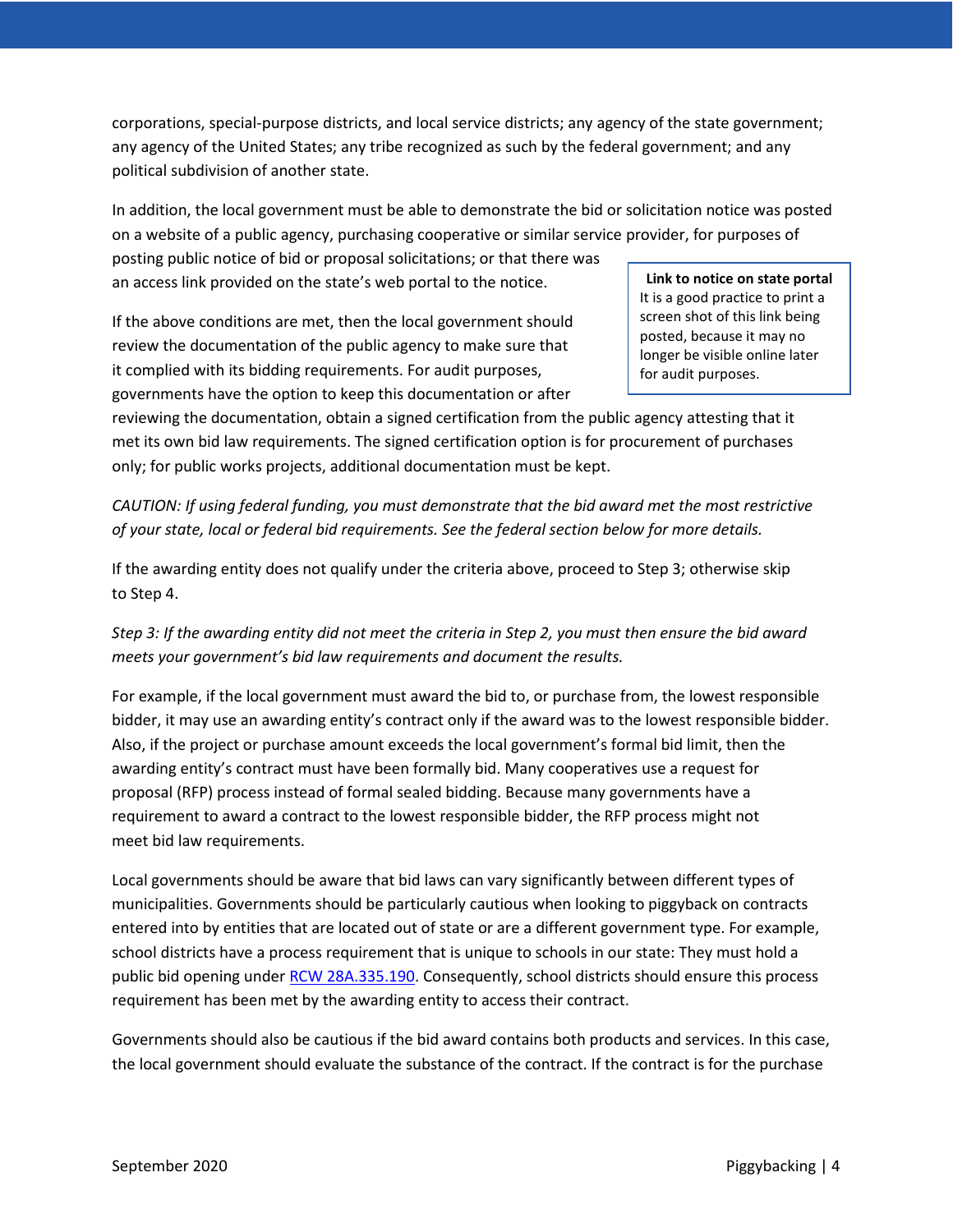of a product that has a service agreement, the local government would be subject to bidding requirements for purchases.

Governments should keep documentation of the bid process to demonstrate its own bid laws were satisfied by the awarding entity. This is best accomplished by keeping copies of the awarding entity's bid documents. These documents might include:

- Advertisement/affidavit of publication
- Bid tabulation or summary of bids received
- Competitive negotiation scoring for professional services
- Governing body approval of the contract in meeting minutes

# *Step 4: Enter into an interlocal agreement or contract.*

Local governments must enter into interlocal agreements or contracts to use another's bid award, unless they are already a member of the cooperative and all requirements are met with the membership agreement.

# **Can a local government make purchases using a cooperative's contract?**

Local governments often purchase through contracts procured by cooperatives. To do this, the participating local government must first become a member of the cooperative or enter into an interlocal agreement. Otherwise the government would not be authorized to make purchases through the cooperative. To use a membership agreement, a local government should consult with legal counsel to ensure it satisfies all the interlocal agreement act requirements found in RCW [39.34.030\(2\).](https://apps.leg.wa.gov/rcw/default.aspx?cite=39.34.030)

The State Auditor's Office does not evaluate cooperatives or provide an approved list. Each local government must evaluate cooperatives and make its own determination.

# **How do all governments involved comply with the various advertising requirements?**

The awarding entity will advertise in accordance with its requirements, or if it qualifies as a public agency, it will follow the requirements outlined in [RCW 39.34.030.](https://apps.leg.wa.gov/rcw/default.aspx?cite=39.34.030) If the awarding entity's advertising requirements are satisfied, the advertising requirements for all participating governments are satisfied even if they are different. It is not necessary for participating governments relying on the bid award to ensure it is advertised locally. However, those participating governments should keep evidence that advertisement occurred.

# **What if a local government would like to change contract specifications (i.e., exercise contract options)?**

This circumstance might arise in cases like buying an ambulance, in which a government might want different add-ons or options than were included in the awarding entity's bid award. State law does not provide for this scenario. If the government has questions in this area, it should consult its legal counsel.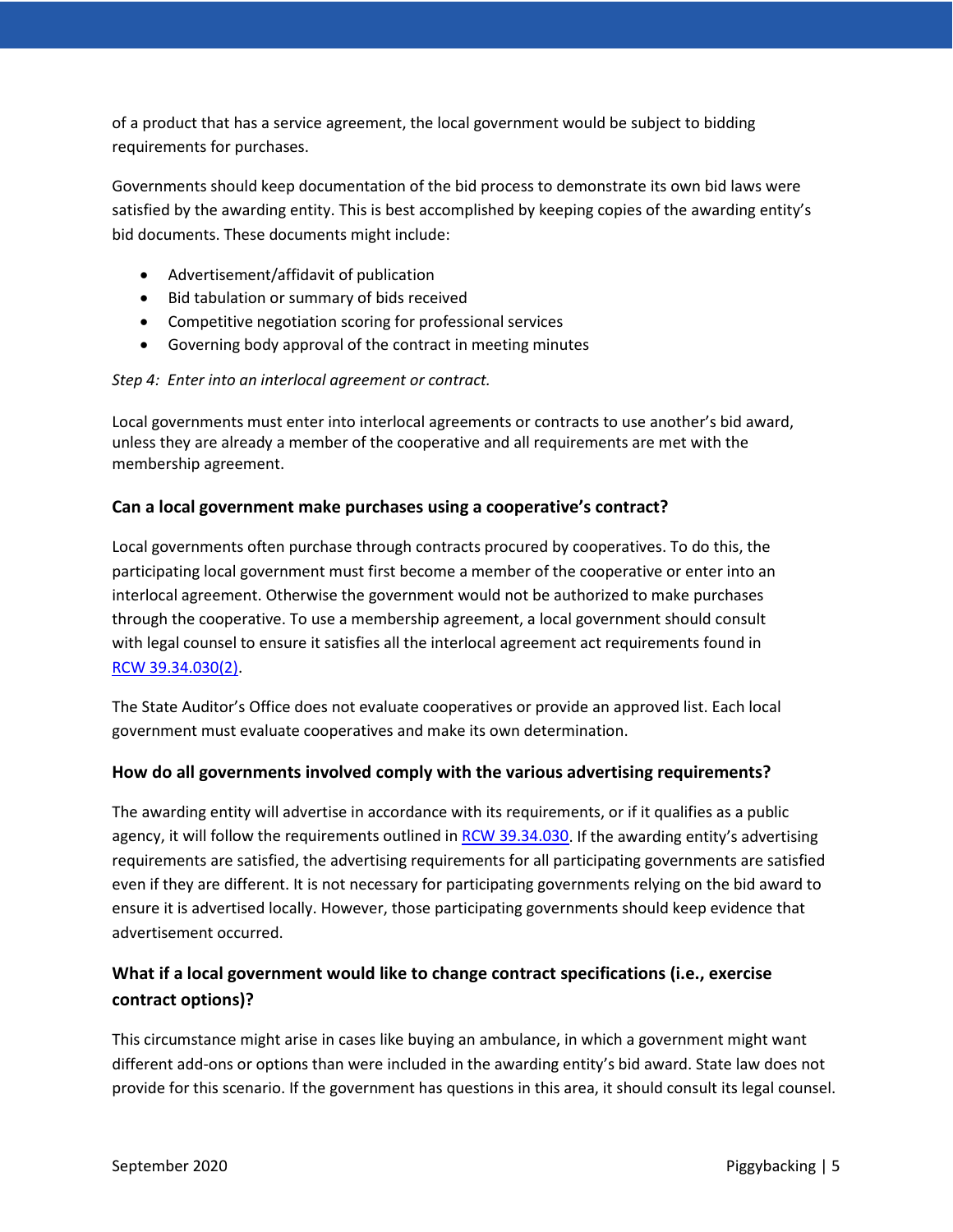# **Is it possible to extend the contract?**

Contracts may be extended as long as the awarding entity's original contract language allows for extensions. State law does not address contract extensions or renewals. However, when governments have multi-year contracts, they should have policies and controls in place to evaluate and demonstrate the ongoing reasonableness of the contract. For example, such internal controls might include formal evaluations of price and service before contract extension, independent extension approval, and limits on contract length (such as no more than five years).

## **Can a government 'piggyback' on the small works roster of another?**

Yes, the local government would need to follow the requirements outlined above when relying on the bid award process of another. Also, see the guidance above on public works projects. The participating government would need to ensure that the roster had been established and maintained in accordance with [RCW 39.04.155.](https://app.leg.wa.gov/rcw/default.aspx?cite=39.04.155) Keep documentation to support this for audit purposes.

Some governments use the Municipal Research and Services Center (MRSC) small works roster. This is allowable if the local government is a member.

## **Do state bus bids result in a 'piggybacking' situation?**

State law [\(RCW 28A.160.195\)](https://app.leg.wa.gov/RCW/default.aspx?cite=28A.160.195) covers bus purchases through the Office of Superintendent of Public Instruction (OSPI). As long as the law's requirements are met, this would not be considered a "piggybacking" situation subject to this guidance.

# **Can I piggyback if I'm using federal funds to procure the goods or services?**

The Uniform Guidance, Code of Federal Regulations (CFR) [2 CFR 200.318\(e\)](https://www.ecfr.gov/cgi-bin/text-idx?node=2:1.1.2.2.1.4.31&rgn=div7) - General Procurement Standards provides an option for piggybacking:

"To foster greater economy and efficiency, and in accordance with efforts to promote cost-effective use of shared services across the Federal government, the non-Federal entity is encouraged to enter into state and local intergovernmental agreements or inter-entity agreements where appropriate for procurement or use of common or shared goods and services."

However, federal grantors might have procurement guidelines or limitations within specific awards that must be followed. For example, the Federal Transit Administration (FTA) has specific requirements. Consequently, local governments are encouraged to carefully review grant award documentation and program guidance. In addition, you might contact the respective granting agency for specific guidance. This may be accomplished by reaching out to the contact listed in the award documentation.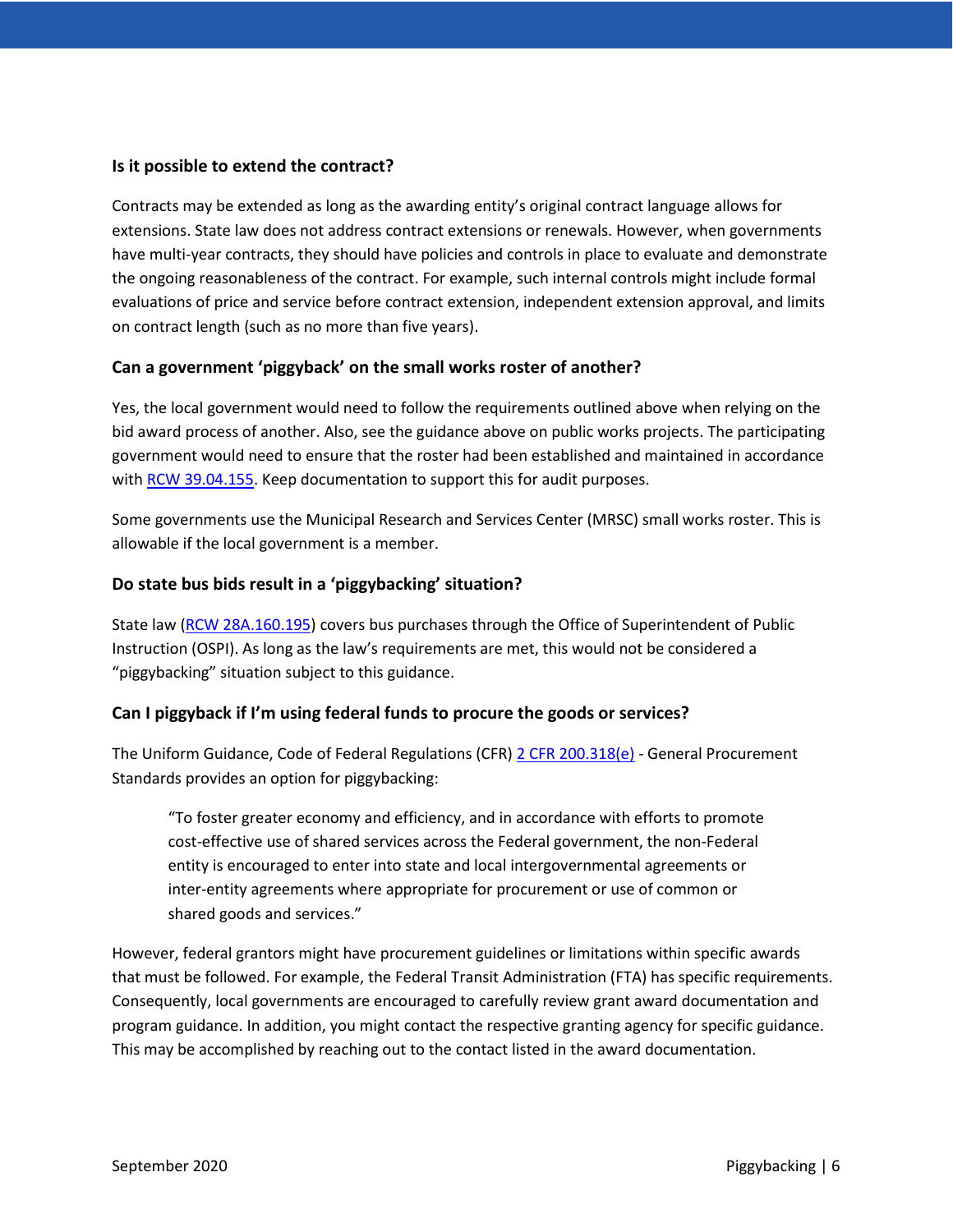If piggybacking is allowable under the terms of the grant, and absent any specific guidance from the grantor on piggybacking, the local government should also consider some potential problem areas:

• **More restrictive requirements**: Any local government using federal funding must ensure it follows the most restrictive of federal, state, or local procurement laws. In many cases, federal procurement requirements are more restrictive. For example, the procurement of services (method and advertisement) is an area of significant difference under federal requirements as compared to state laws. In another example, state law allows for use of small works roster for projects under \$350,000, but the federal requirements do not coincide with this threshold. Local governments should make sure they are aware of the various differences between state and federal requirements to ensure they are following the most restrictive requirements.

Despite changes made to state law [\(RCW 39.34.030\)](https://apps.leg.wa.gov/rcw/default.aspx?cite=39.34.030) that provide more flexibility within state law in certain situations, local governments using federal funding still must ensure they follow the most restrictive requirements of their local, state or federal laws.

- **Plan ahead if you might want to use federal funds:** Occasionally a government might unexpectedly receive federal money that it could use to cover some contract costs. However, if a contract has already been awarded, and federal requirements were not considered or followed during the procurement process, then project costs cannot be charged to federal grants at any point in the future. If there is any possibility a local government might receive federal funding for a project, it should plan ahead and handle the procurement process in a manner that will allow for this future possibility.
- **Federal contract provisions:** Any government using federal funding must ensure the contract with its vendor contains the applicable provisions described in the Uniform Guidance, 2 CFR [Section 200.326](https://www.ecfr.gov/cgi-bin/text-idx?node=2:1.1.2.2.1.4.31&rgn=div7) – Contract provisions. Examples include prevailing wages clauses (Davis-Bacon Act) and termination for cause.
- **Suspension and debarment:** This requirement is to ensure payment is not made to any parties excluded from doing business with the federal government. It requires checking a website of excluded parties, obtaining a certification, or including language in the contract. If the awarding entity verified that the vendor was not suspended or debarred, this would not fulfill the local government's requirement to do its own verification, because it is entering into a contract with the vendor itself. It is the sole responsibility of the local government to comply with this requirement.
- **Use of a consultant's roster:** For qualification-based procurements, requests for proposals must be publicized and identify all evaluation factors and their relative importance. Local governments should be cautious when using another's roster when spending federal funds and ensure all federal requirements were met.

There are many different federal requirements, and it is not within the scope of this guidance to include all the requirements that should be considered. If you have questions about complying with a federal award, you should contact the grantor directly.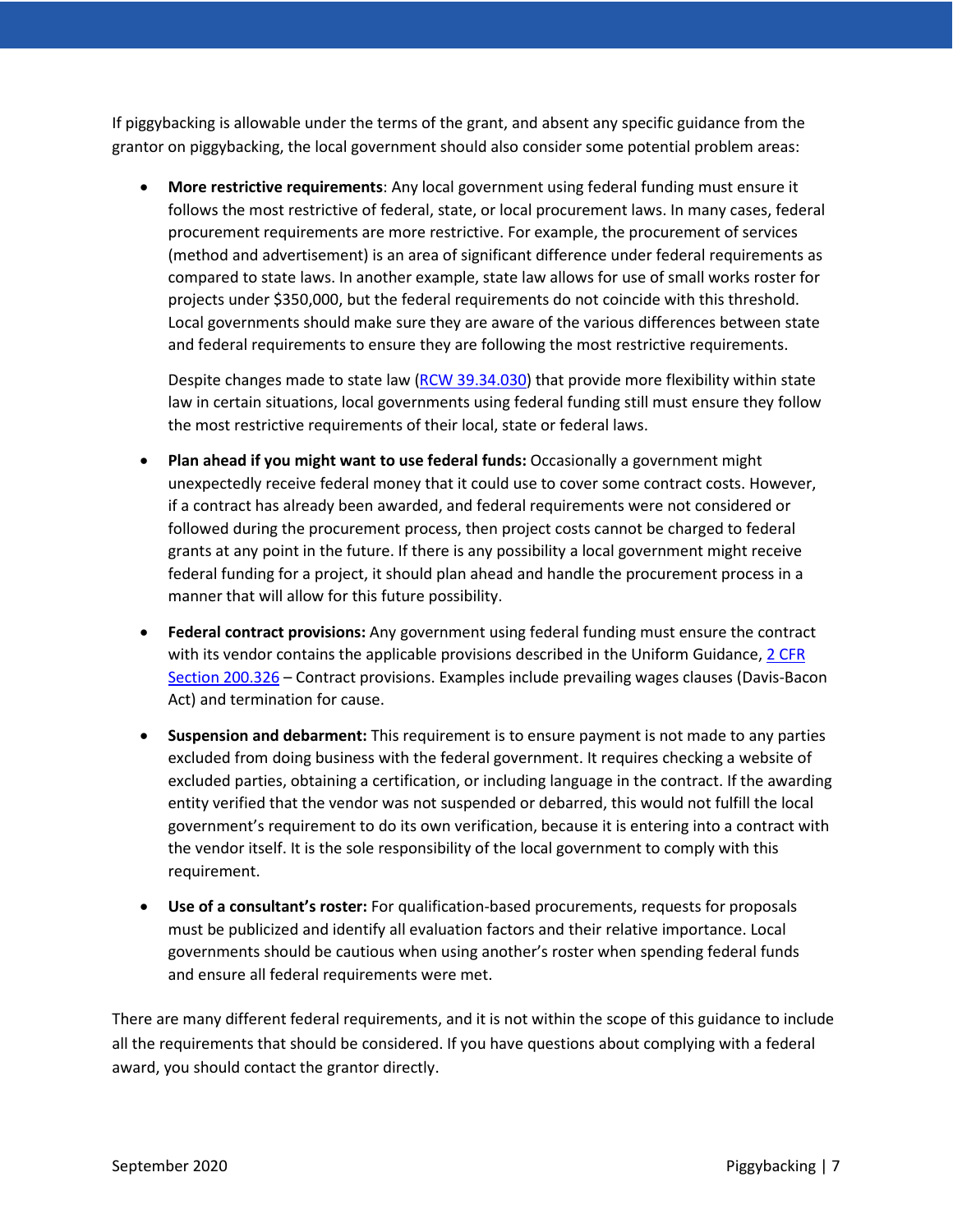## **For assistance**

This resource has been developed by the Center for Government Innovation of the Office of the Washington State Auditor. For specific questions about procurement requirements, please use the Helpdesk at SAO Online Services at [www.sao.wa.gov.](http://www.sao.wa.gov/)

Please send any other questions, comments, or suggestions t[o Center@sao.wa.gov.](mailto:Center@sao.wa.gov)

# **Disclaimer**

This resource is provided for informational purposes only. It does not represent prescriptive guidance, legal advice, an audit recommendation, or audit assurance. It does not relieve governments of their responsibilities to assess risks, design appropriate controls, and make management decisions.

# **Appendix A: Checklist for the participating government (for purchases of goods or tangible items)**

| <b>Checklist item</b>                                                                                                                                              | Yes/no | <b>Reviewer Notes</b> |
|--------------------------------------------------------------------------------------------------------------------------------------------------------------------|--------|-----------------------|
| Has the government evaluated all procurement<br>1.<br>options and determined piggybacking is the best<br>viable option for the procurement?                        |        |                       |
| 1a. Does the government's procurement policy<br>support use of this procurement method?                                                                            |        |                       |
|                                                                                                                                                                    |        |                       |
| Has the awarding entity's solicitation and contract been<br>2.<br>obtained and reviewed for the original bid award?                                                |        |                       |
| 2a. Did the awarding entity handle the procurement<br>process itself? (You cannot piggyback on a contract<br>that is already a piggyback on another.)              |        |                       |
| 2b. Does the solicitation and contract allow for<br>others to use the bid award (i.e., Does it contain<br>an assignability clause)?                                |        |                       |
| 2c. Does it include the goods or service sought?                                                                                                                   |        |                       |
| 2d. Is the contract active, and will it be open for the<br>period desired (including renewal options). And is the<br>option for piggybacking valid, if applicable? |        |                       |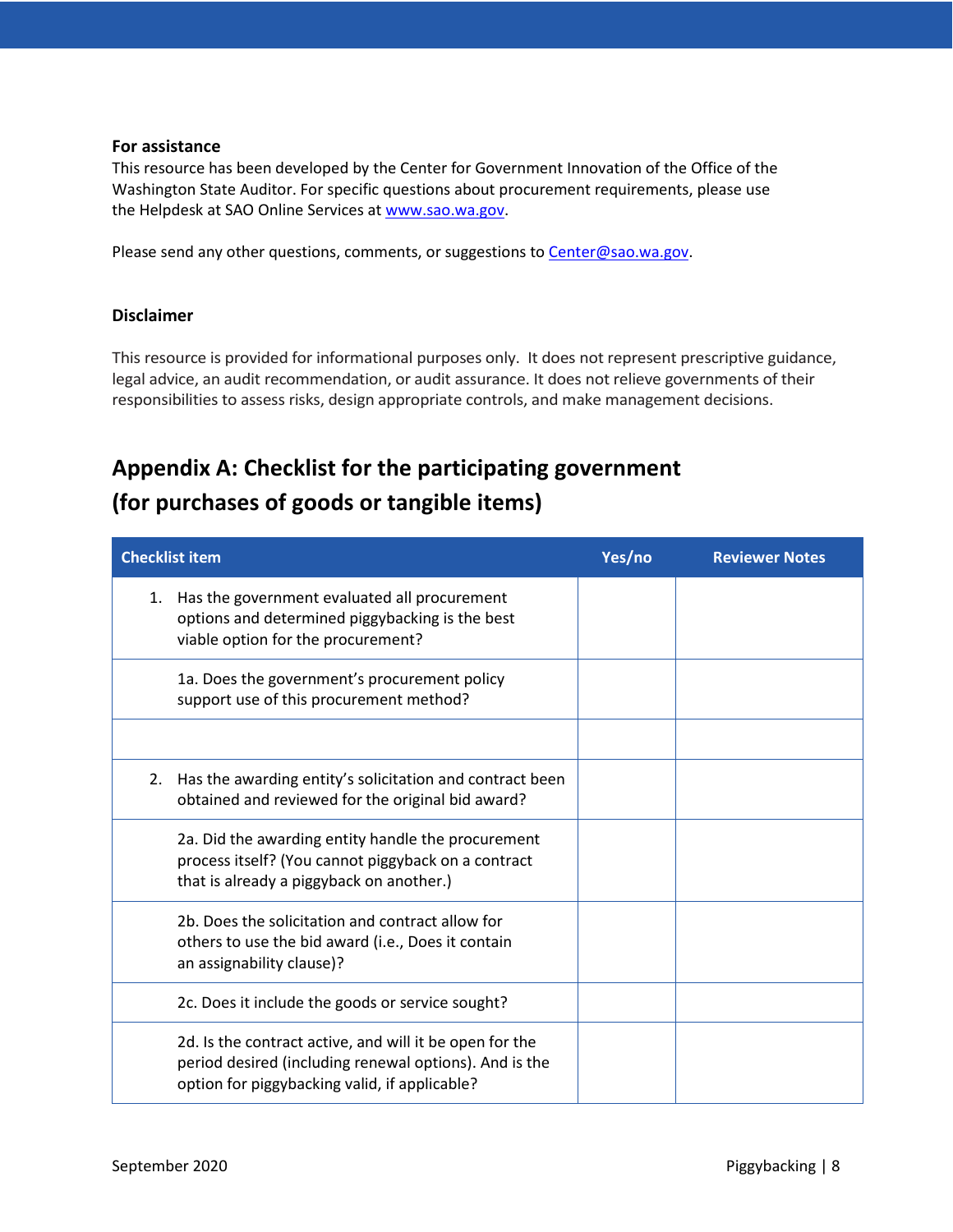| <b>Checklist item</b>                                                                                                                                                                                                                                                                                                                                    | Yes/no | <b>Reviewer Notes</b> |
|----------------------------------------------------------------------------------------------------------------------------------------------------------------------------------------------------------------------------------------------------------------------------------------------------------------------------------------------------------|--------|-----------------------|
| 2e. Do the quality, specifications or deliverables meet<br>your expectations?                                                                                                                                                                                                                                                                            |        |                       |
| 2f. Has the government evaluated the effect of or<br>drawback to any changes or options it would like, but<br>that this procurement method would not provide for?                                                                                                                                                                                        |        |                       |
| 2g. Is the price reasonable when compared with a cost<br>or price analysis?                                                                                                                                                                                                                                                                              |        |                       |
|                                                                                                                                                                                                                                                                                                                                                          |        |                       |
| Do you qualify to piggyback on another's contract<br>3.<br>and not have to comply with your own bidding<br>requirements? If no, go directly to checklist<br>Question 4.                                                                                                                                                                                  |        |                       |
| 3a. Is the awarding entity considered a "public agency"<br>under RCW 39.34.020? If no, go directly to checklist<br>Question 4.                                                                                                                                                                                                                           |        |                       |
| 3b. Did the public agency follow its own bid<br>requirements and complete a proper evaluation<br>of bids? If no, go directly to checklist Question 4.                                                                                                                                                                                                    |        |                       |
| 3c. Was the notice of bid or solicitation posted on a<br>website of a public agency, purchasing cooperative or<br>similar service provider website, for purposes of posting<br>public notice of bid or proposal solicitations; or was an<br>access link provided on the state's web portal to the<br>notice? If no, go directly to checklist Question 4. |        |                       |
| 3d. Was documentation obtained to support that<br>the bid process and various requirements were met?<br>Keep records for your files OR a signed certification<br>from the public agency attesting that it met its own<br>bid law requirements (if it is a procurement of good,<br>not an option for public works).                                       |        |                       |
| 3e. Are you planning to use federal funds? If using<br>federal funding, you must demonstrate the bid met<br>the most restrictive of your state, local or federal<br>bid requirements. See the federal section below<br>for more details.                                                                                                                 |        |                       |
|                                                                                                                                                                                                                                                                                                                                                          |        |                       |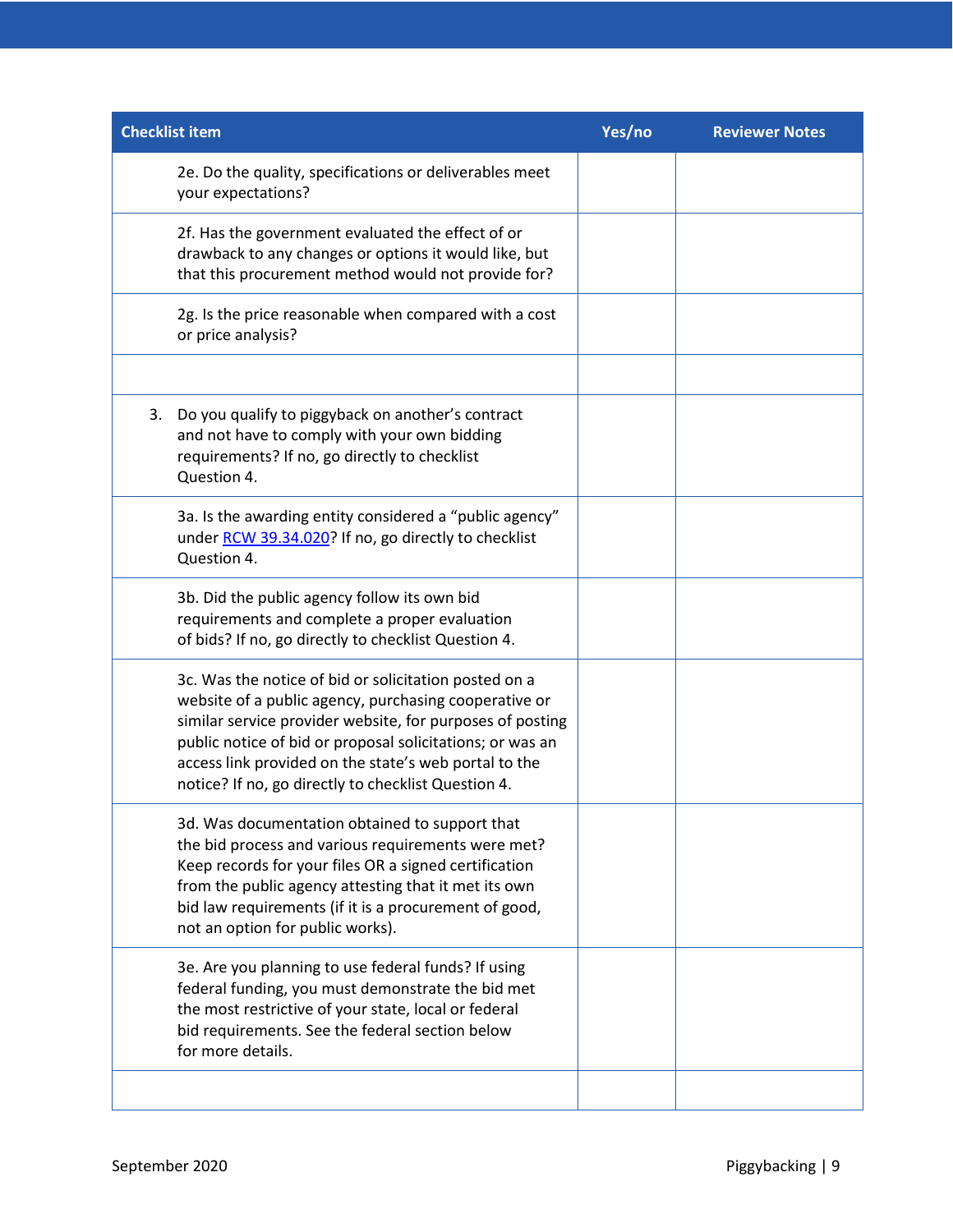| <b>Checklist item</b>                                                                                                                                                   | Yes/no | <b>Reviewer Notes</b> |
|-------------------------------------------------------------------------------------------------------------------------------------------------------------------------|--------|-----------------------|
| 4. If you do not qualify under Step 3 above, have you<br>evaluated whether the bid meets your requirements?                                                             |        |                       |
| 4a. Did the awarding entity follow its own bid<br>requirements and complete a proper evaluation<br>of bids?                                                             |        |                       |
| 4b. Was the bid advertised in accordance with the<br>awarding entity's requirements and notice posted<br>on its website?                                                |        |                       |
| 4c. Does the bid award also adhere to your local<br>government's procurement requirements?                                                                              |        |                       |
| 4d. Was documentation obtained to support the<br>bid process and various requirements were met?<br>Keep records for your files.                                         |        |                       |
|                                                                                                                                                                         |        |                       |
| If using federal funds, did you ensure all federal<br>5.<br>procurement requirements are met?                                                                           |        |                       |
| 5a. Does the awarding entity's procurement process<br>comply with the most restrictive of your government's<br>state, local, or federal procurement requirements?       |        |                       |
| 5b. Did you ensure compliance with suspension<br>and debarment requirements before entering<br>into a contract with the vendor (do not rely on<br>the awarding entity)? |        |                       |
| 5c. Did you consider any specific guidance the federal<br>agency might have, including contacting your grantor<br>if needed?                                            |        |                       |
| 5d. Does your draft or proposed contract with the<br>vendor include required contract language such as<br>for the Davis-Bacon Act (prevailing wages)?                   |        |                       |
|                                                                                                                                                                         |        |                       |
| Did you enter into an interlocal agreement or<br>6.<br>contract with the awarding entity after completing<br>the steps above?                                           |        |                       |